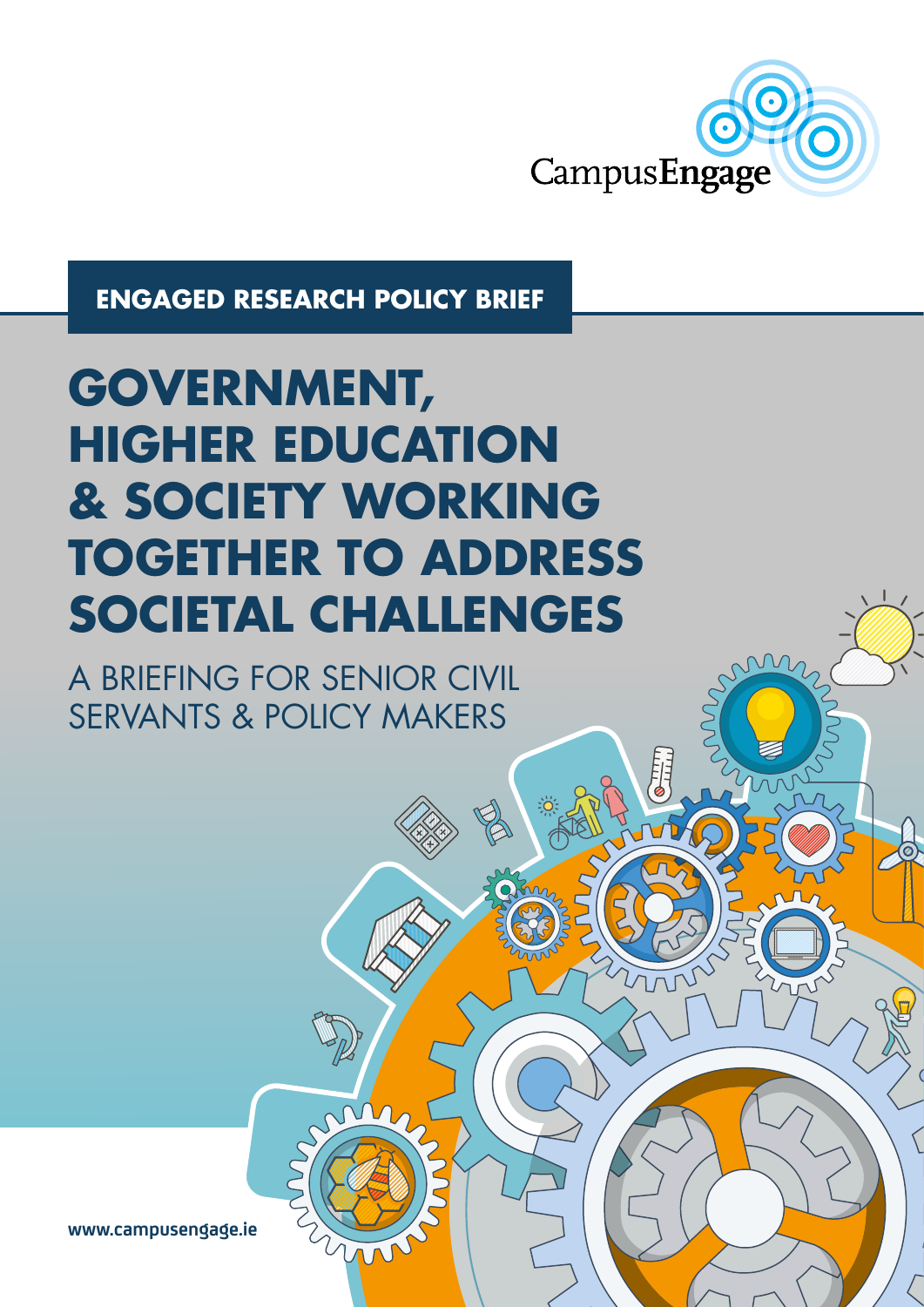### **THE CHALLENGE OF IMPLEMENTING THE PROGRAMME FOR GOVERNMENT**

The Programme for Government sets out an ambitious and transformative agenda for every Government Department. Over the next five years, senior civil servants will be tasked with developing the detailed policies and work programmes that address significant societal challenges including, amongst others, rebooting the economy, delivering on health and housing, and addressing climate change.

The Programme for Government promises to drive economic recovery and improve quality of life for all. It also commits to 'a New Engagement Model' to advance societal impacts across policy commitments such as a commitment to ending Direct Provision and achieving a reduction in carbon emissions per annum from 2021 to 2030.

# **COVID-19 – LESSONS LEARNT AND LOOKING FORWARD**

Campus Engage believes Ireland's experience of COVID 19 demonstrates the efficacy of Government and Society working together. Ireland's 'Community Call' illustrated the extra capacity that Government gains by working with researchers and the public to inform Department's policy and practice decision-making. This connectedness is now pivotal to rebuilding the social and economic wellbeing of Ireland and the EU.

The experience of COVID-19 teaches us that if we are to tackle grand societal challenges effectively, we need to work together. Controlling the threat of COVID-19 requires empirical data and practitioner expertise, alongside public and service users' insights, to develop effective and responsive guidelines and protocols.



**In the words of Professor Philip Nolan, Chair of the Epidemiology Modelling Group, National Public Health Emergency Team, June 2020:**

In order to improve our public services, we must base decisions on information provided by the service user's lived experience; that is, the experience of a health practitioner on the frontline, or the individuals accessing public services."

#### **MEETING SOCIETAL CHALLENGES WITH ENGAGED RESEARCH**

Engaged research encompasses a wide range of rigorous research approaches and methodologies that share a common interest in collaborative engagement with research users and stakeholders to improve, understand or investigate issues of public interest or concern. Engaged research is advanced in collaboration with government and community research stakeholders rather than for, or about, them.

Research and innovation policies and funding calls, both in Ireland and across Europe, are actively promoting and supporting engaged research and innovation. There is an emphasis on joined-up initiatives that address our greatest societal challenges, enhance the impact of research, and offer a better return on public investments.

By working together, society, Government and higher education can advance the missions within the Programme for Government, capitalising on public investment in research and the knowledge it produces, to deliver positive societal impacts.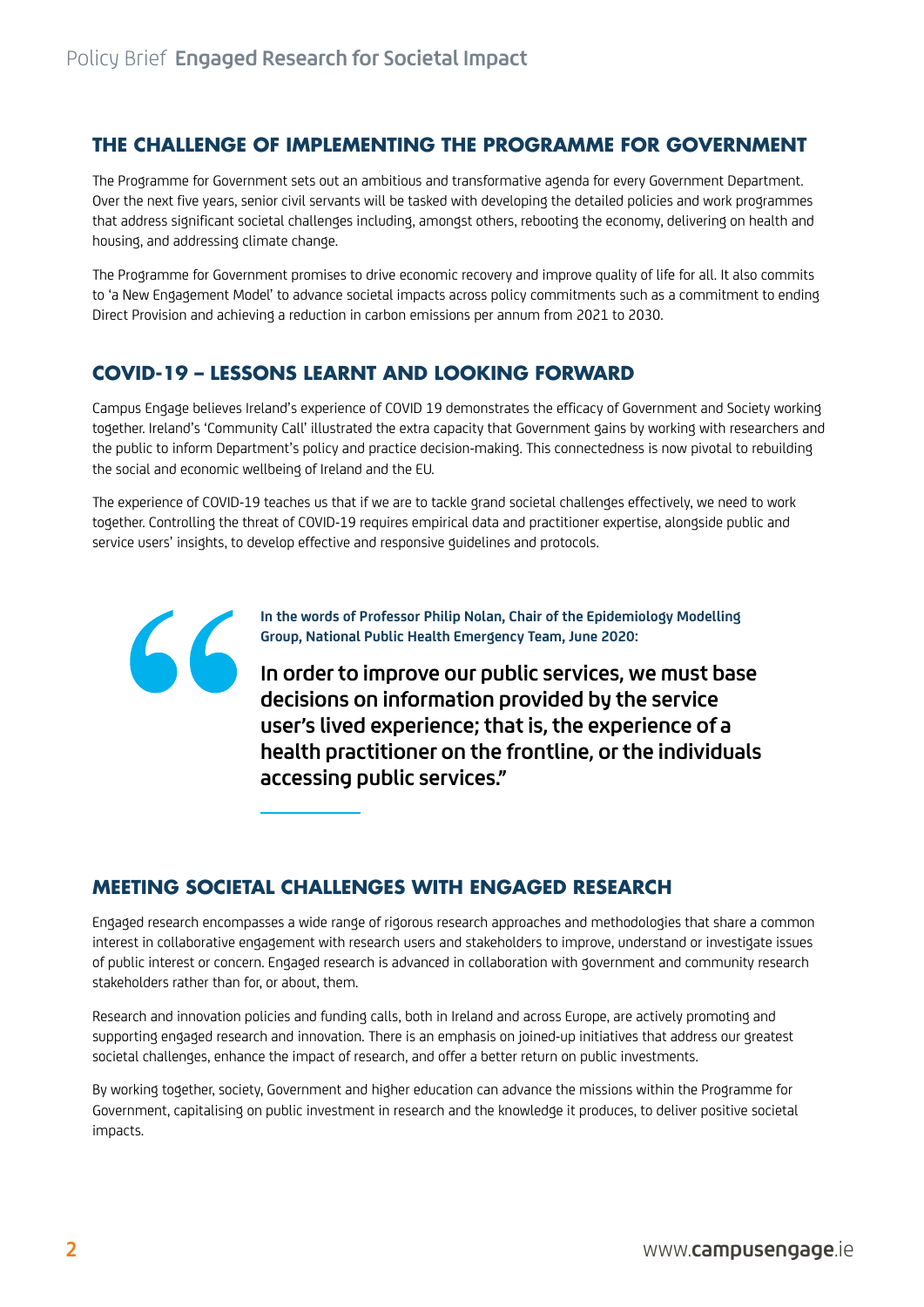#### **CAMPUS ENGAGE – DRIVING ENGAGED RESEARCH IN IRELAND**

Based in the Irish Universities Association, Campus Engage is dedicated to embedding, scaling and promoting engaged research in order to deliver excellence and societal impact through collaboration between higher education institutions (HEIs), government departments, agencies, funding agencies, civic and civil society, and wider society. A goal of Engaged Research is to enable evidence-informed policies and practices to improve implementation pathways for impact. Engaged Research can also foster greater public support for, and trust in, science and research in our everyday lives.

#### **OPPORTUNITY FOR ACTION: PROGRAMME FOR GOVERNMENT MISSION - A NEW GREEN DEAL**

Ireland is consistently failing to meet European Union environmental targets on carbon emissions. This is predicted to cost the Exchequer €600 million a year in fines from 2020 (ESRI, 2018). It is also predicted that these fines will increase due to growth in industrial activity and within the population. Carbon pricing is also due to climb from €30 to €85 per tonne. This financial burden will soon fall on product and service users, and businesses. Currently, discussion is focused on how to deal with the financial cost, not the causes, and this broken model urgently needs to transition to a greener and fairer deal.

Engaged research for impact can play a fundamental role in this transition. By working together, Government, researchers, environmentalists, the public, farmers, and the aviation industry can co-design new policies, services, and technologies, advancing innovative solutions to reduce emissions. Beyond that, investing in research has a significant multiplier effect. By bringing those most affected individuals and communities to the table, relevant Departments are supporting the 'transition pathway' towards new models, while changing end-users' attitudes and behaviours, building capacity for necessary change.

# **SHARED FUTURE – SHARED GOALS: PROGRESSING POLICY GOALS WITH ENGAGED RESEARCH**

Campus Engage wishes to support Government Departments and agencies in championing integration of engaged research to advance evidence-informed policies, practices and services, to enable evidence-informed decision-making that delivers real and lasting impacts, aligned with the missions identified in the Programme for Government.

The benefits of Working together include:

- 1. Produces rigorous scientific evidence to inform government policy and practice;
- 2. Reduces costs as working with university-based academic experts on engaged research is generally more cost effective than working with private consultants;
- 3. Opens doors and builds trust with diverse local and national communities and stakeholders, and access to their knowledge, buy-in through collaboration;
- 4. Guides decision making based on comprehensive understanding of societal challenges, their causes, effects on diverse stakeholders, and collaboratively tested solutions;
- 5. Facilitates participation of traditionally under-represented, or marginalised groups in policy research, design and implementation;
- **6.** Results in greater acceptance, support and impact of public policies;
- 7. Supports attitudinal and behavioural change as a result of stakeholder involvement in new policy, products or practices.